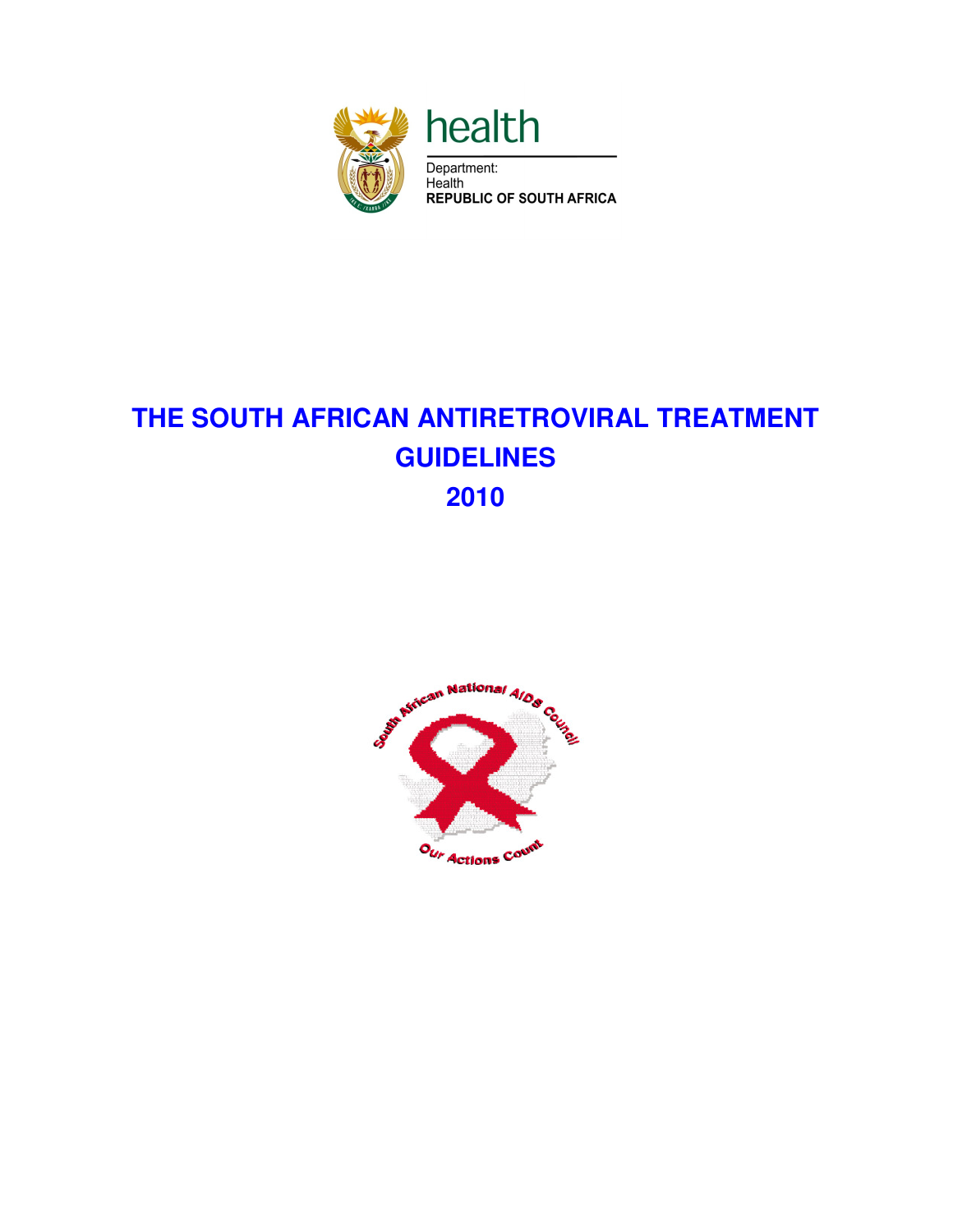## **The South African Antiretroviral Treatment Guidelines 2010**

#### **Goals of the programme**

- Achieve best health outcomes in the most cost-efficient manner
- Implement nurse-initiated treatment
- Decentralise service delivery to PHC facilities
- Integrate services for HIV, TB, MCH, SRH and wellness
- Diagnose HIV earlier
- Prevent HIV disease progression
- Avert AIDS-related deaths
- Retain patients on lifelong therapy
- Prevent new infections among children, adolescents, and adults
- Mitigate the impact of HIV & AIDS

#### **Objectives**

- To contribute to strengthening of the public and private health sectors' capacity to deliver high quality integrated health and wellness services
- To ensure timely initiation of ARVs for treatment and prevention according to the Presidential mandates
- To minimize unnecessary drug toxicities

#### **Specific Objectives**

- To prioritise ARVs for:
	- $\checkmark$  Patients with CD4 counts < 200cells/mm<sup>3</sup> or with severe HIV disease irrespective of CD4
	- $\checkmark$  Patients co-infected with TB/HIV
	- $\checkmark$  Pregnant women with CD4  $\leq$  350cells/mm<sup>3</sup> for lifelong ART and CD4 > 350cells/mm<sup>3</sup> for prophylaxis
- To test all HIV exposed children under one year and treat all those found to be infected with HIV
- To standardise first and second line therapy for children, adolescents, and adults in the public and private sector
- To reduce the use of stavudine
- To expand the use of fixed-dose and co-packaged formulations
- To enable nurses to initiate ARVs for treatment and prevention
- To enable PHC facilities to initiate, manage, monitor and refer patients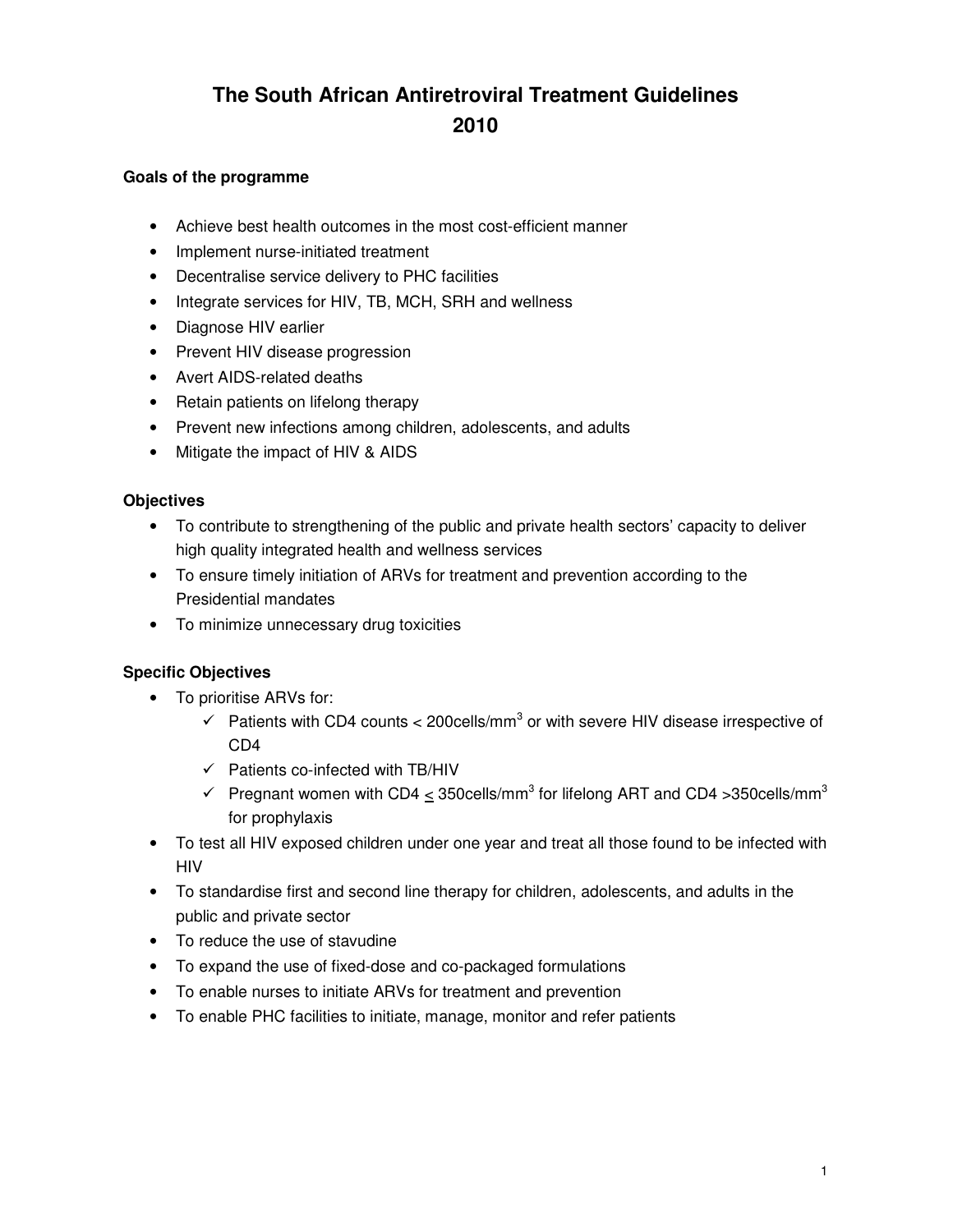**1. Standardised national eligibility criteria for starting ART regimens for Adults and Adolescents** 

| <b>Eligible to start ART</b>                                               |  |  |
|----------------------------------------------------------------------------|--|--|
| CD4 count <200cells/mm3 irrespective of clinical stage<br>п                |  |  |
| ΟR                                                                         |  |  |
| CD4 count $\leq$ 350cells/mm3                                              |  |  |
| In patients with TB/HIV<br>$\circ$                                         |  |  |
| Pregnant women<br>$\circ$                                                  |  |  |
| <b>OR</b>                                                                  |  |  |
| WHO stage IV irrespective of CD4 count                                     |  |  |
| 0R                                                                         |  |  |
| MDR/XDR irrespective of CD4<br>٠                                           |  |  |
| Require fast track (i.e. ART initiation within 2 weeks of being eligible   |  |  |
| Pregnant women eligible for lifelong ART<br>٠                              |  |  |
| <b>OR</b>                                                                  |  |  |
| Patients with very low CD4 (<100)<br>٠                                     |  |  |
| <b>OR</b>                                                                  |  |  |
| Stage 4, CD4 count not yet available                                       |  |  |
| ΟR                                                                         |  |  |
| MDR/XDR TB                                                                 |  |  |
| Not yet eligible for ART                                                   |  |  |
| Transfer to a wellness programme for regular follow up and repeat CD4<br>٠ |  |  |
| testing 6-monthly.                                                         |  |  |
| Advice on how to avoid HIV transmission to sexual partners and children    |  |  |
| Initiate INH prophylaxis if asymptomatic for TB                            |  |  |
| Contraceptives and annual Pap smear<br>٠                                   |  |  |

## **2. Standardised national ART regimens for adults and adolescents**

| 1 <sup>st</sup> Line                        |                            |                                                |  |
|---------------------------------------------|----------------------------|------------------------------------------------|--|
| All new patients needing                    | TDF + 3TC/FTC + $E$ FV/NVP | For TB co-infection EFV is preferred.          |  |
| treatment, including pregnant               |                            | For women of child bearing age, not on         |  |
| women                                       |                            | reliable contraception, NVP is preferred.      |  |
| Currently on d4T based                      | $d4T + 3TC + EFV/NVP$      | Remain on d4T if well tolerated. Early         |  |
| regimen with no side-effects                |                            | switch with any toxicity. Substitute TDF if at |  |
|                                             |                            | high risk of toxicity (high BMI, low Hb, older |  |
|                                             |                            | female)                                        |  |
| Contraindication to TDF: renal              | AZT+3TC+EFV/NVP            |                                                |  |
| disease                                     |                            |                                                |  |
| 2 <sup>nd</sup> line                        |                            |                                                |  |
| Failing on a d4T or AZT-based               | TDF + 3TC/FTC + LPV/r      |                                                |  |
| 1 <sup>st</sup> line regimen                |                            |                                                |  |
| Failing on a TDF-based 1 <sup>st</sup> line | AZT+3TC+ LPV/r             |                                                |  |
| regimen                                     |                            |                                                |  |
| <b>Salvage</b>                              |                            |                                                |  |
| Failing any 2 <sup>nd</sup> line regimen    | Specialist referral        |                                                |  |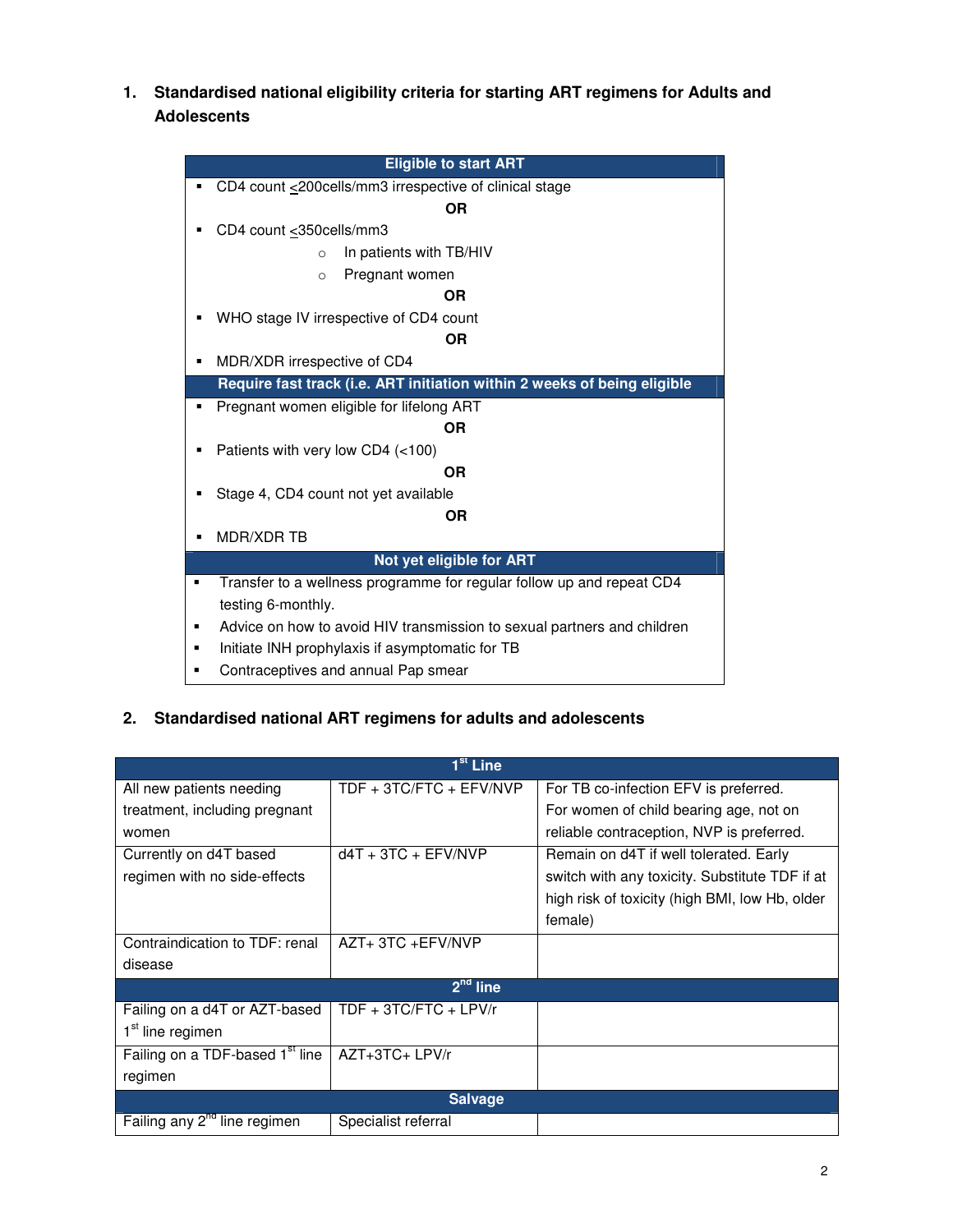## **3. Standardized National Monitoring for Adults and Adolescents with HIV**

| At initial Diagnosis of HIV             | <b>Purpose</b>                                           |  |
|-----------------------------------------|----------------------------------------------------------|--|
| Check HIV result                        | Ensure that national testing algorithm has been followed |  |
| Clinical staging if HIV positive        | To assess eligibility for ART                            |  |
|                                         | To assess eligibility for fast-tracking                  |  |
| Ask if pregnant or planning to conceive | To identify women who need ART or ARV for PMTCT (see     |  |
|                                         | section 6)                                               |  |
| Screen for TB symptoms                  | To identify TB/HIV co-infected                           |  |
| Do the CD4 count                        | To identify eligibility for ART or ARVs if pregnant      |  |
| Hb or FBC if available                  | To detect anaemia or neutropenia                         |  |

| <b>At Routine Follow-Up Visits</b>  | <b>Purpose</b>                              |
|-------------------------------------|---------------------------------------------|
| Check that CD4 has been done in the | To see if they have become eligible for ART |
| last 6 months                       |                                             |
| WHO clinical staging                | To see if they have become eligible for ART |
| Screen for TB symptoms              | To identify TB/HIV co-infection             |

| If Eligible for ART                      | <b>Purpose</b>                                          |
|------------------------------------------|---------------------------------------------------------|
| Serum Creatinine if starting on a TDF    | Refer if estimated creatinine clearance is less than 50 |
| based regimen                            |                                                         |
| ALT if starting on a NVP-based regimen   | If ALT raised, do HepBSAg and avoid NVP                 |
| Hb or FBC if available if starting on an | If less than 8g/dl refer to doctor                      |
| AZT-based regimen.                       |                                                         |

| On ART                                   | <b>Purpose</b>                      |
|------------------------------------------|-------------------------------------|
| Clinical stage                           | To monitor response to ART          |
| CD4 at month 6, 1 year on ART and        | To monitor response to ART          |
| then every 12 months                     |                                     |
| VL at month 6, 1 year on ART and then    | To monitor response to ART          |
| every 12 months                          | To identify problems with adherence |
| ALT if on NVP and develops rash or       | To identify NVP toxicity            |
| symptoms of hepatitis                    |                                     |
| FBC at month 1, 2, 3 and 6 if on AZT     | To identify AZT toxicity            |
| Creatinine at month 3 and 6 then every   | To identify TDF toxicity            |
| 12 months if on TDF                      |                                     |
| Fasting cholesterol and triglycerides at | To identify LPV/r toxicity          |
| month 3 if on LPV/r                      |                                     |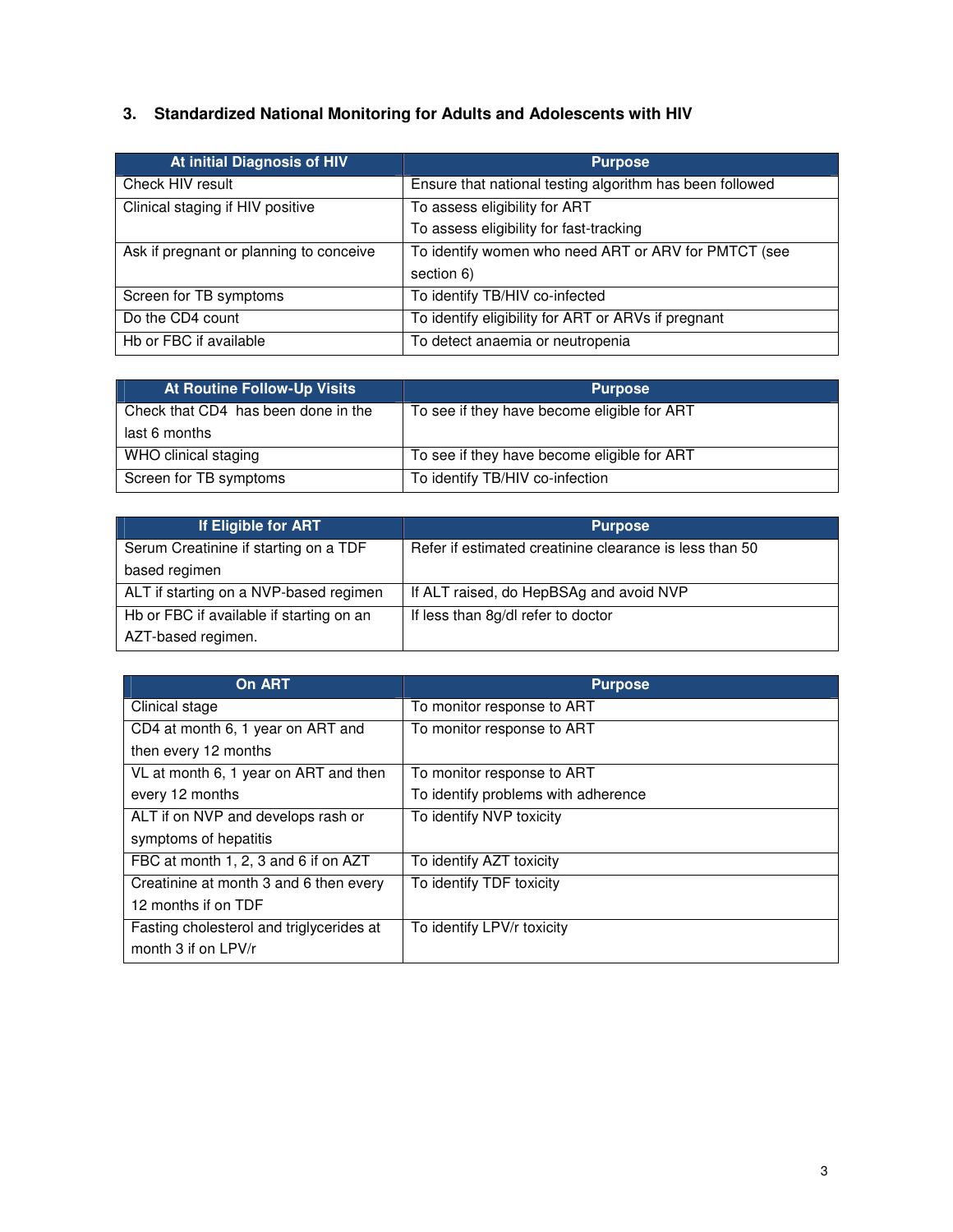#### **Standardised national eligibility criteria for starting ART regimens for infants and children**

## **Eligible to Start ART** - All children less than 1 year of age ■ Children 1 - 5 years with clinical stage 3 or 4 or CD4 ≤ 25 % or absolute CD4 count  $<$  750 cells/ $\mu$ l • Children  $\geq$  5 years to 15 years with clinical stage 3 or 4 or CD4  $\leq$  350 cells/ $\mu$ l **Require Fast-Track (i.e. start ART within 2 weeks of being eligible)** - Children less than 1 year of age - Stage 4

- MDR or XDR-TB

#### **4. Standardised national ART regimens for infants and children**

|                                                    | $1st$ Line          |                                 |
|----------------------------------------------------|---------------------|---------------------------------|
| All infants and children under 3 years             | $ABC + 3TC + LPV/r$ |                                 |
| Children 3 years or over                           | $ABC + 3TC + EFV$   |                                 |
| Currently on d4T-based regimen with                | Can continue        | Substitute – once lipodystrophy |
| no side-effects                                    |                     | suspected                       |
|                                                    | $2nd$ line          |                                 |
| Children above 3 years                             | $AZT + ddI + LPV/r$ |                                 |
| Failed ABC +3TC + EFV                              |                     |                                 |
| Failed on AZT or ddl-based regimen                 | $ABC + 3TC + LPV/r$ |                                 |
| Failed on LPV-based regimen                        | Refer               | Specialist advice necessary     |
|                                                    |                     | and/or hospital referral        |
| Infants under 3 years failing 1 <sup>st</sup> line | Refer               | Specialist advice necessary     |
|                                                    |                     | and/or hospital referral        |
| <b>Salvage</b>                                     |                     |                                 |
| Failing any 2 <sup>nd</sup> line                   | Specialist referral |                                 |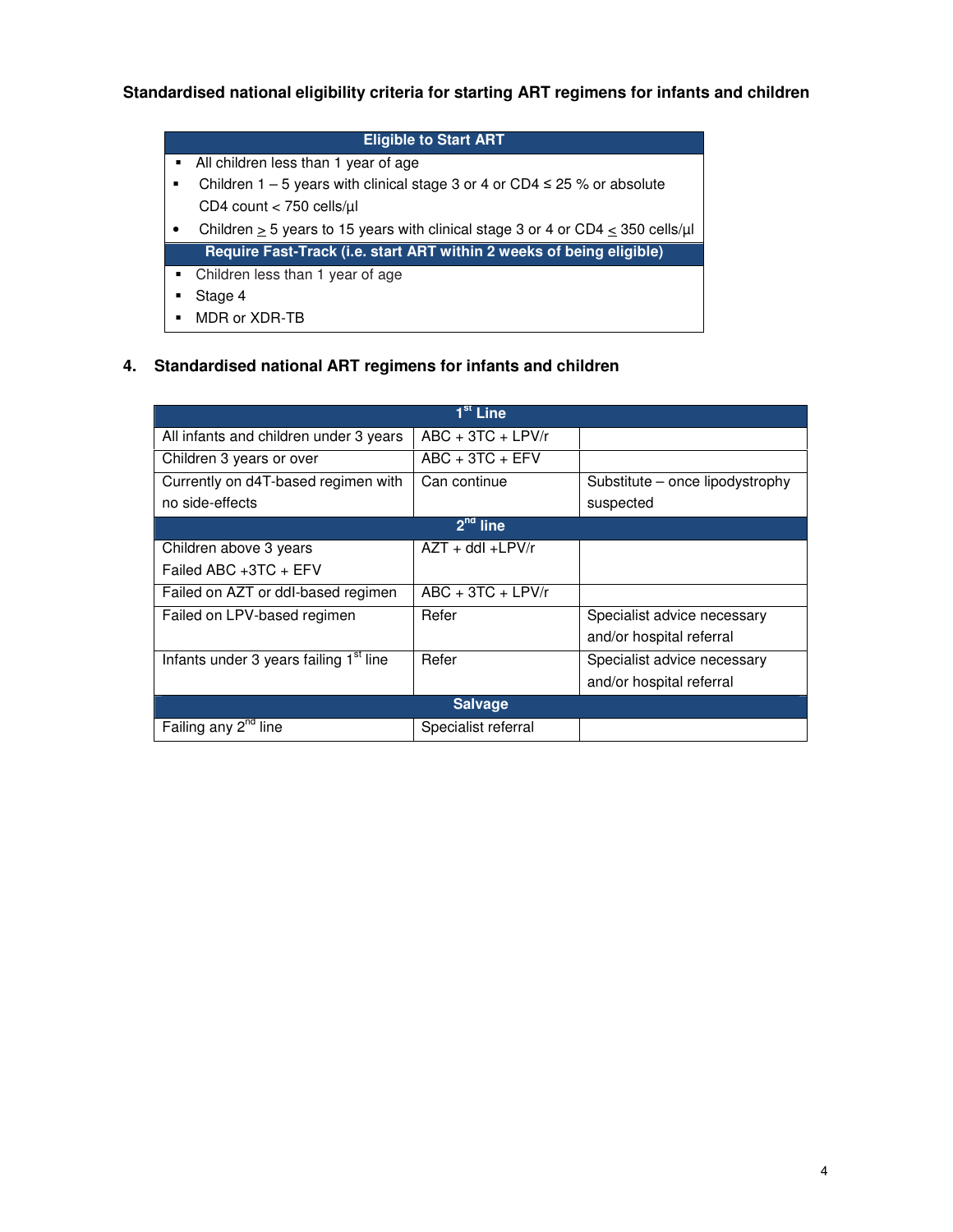## **5. Standardized national monitoring for infants and children with HIV**

| At initial Diagnosis of HIV | <b>Purpose</b>                                                   |
|-----------------------------|------------------------------------------------------------------|
| Check HIV result            | Ensure that national testing algorithm including HIV DNA PCR     |
|                             | and HIV viral load (RNA) for infants and children less than 18   |
|                             | months has been followed                                         |
| Document weight and height  | To monitor growth and development + identify eligibility for ART |
| Screen for TB symptoms      | To identify TB/HIV co-infected                                   |
| Do the CD4 count            | To identify eligibility for ART or ARVs                          |
| Hb or FBC is available      | To detect anaemia or neutropenia                                 |

| <b>At Routine Follow-Up Visits</b> | <b>Purpose</b>                                            |
|------------------------------------|-----------------------------------------------------------|
| Document weight and height         | To monitor growth and development and to see if they have |
|                                    | become eligible for ART                                   |
| Check that CD4 has been done       | To see if they have become eligible for ART               |
| in the last 6 months               |                                                           |
| WHO clinical staging               | To see if they have become eligible for ART               |
| Screen for TB symptoms             | To identify TB/HIV co-infection                           |

| If eligible for ART                | <b>Purpose</b>                          |
|------------------------------------|-----------------------------------------|
| ALT if starting on a NVP-based     | If ALT raised, do HepBSAg and avoid NVP |
| regimen                            |                                         |
| Hb or FBC if available if starting | If less than 8q/dl refer                |
| on an AZT-based regimen            |                                         |

| <b>On ART</b>                     | <b>Purpose</b>                      |
|-----------------------------------|-------------------------------------|
| $Height + weight + development$   | To monitor response to ART          |
| Clinical stage                    | To monitor response to ART          |
| CD4 at initiation, month 6, 1     | To monitor response to ART          |
| year into ART, and then every     |                                     |
| 12 months                         |                                     |
| VL at initiation, month 6, 1 year | To monitor response to ART          |
| into ART, then every 12 months    | To identify problems with adherence |
| ALT if on NVP an develops rash    | to identify NVP toxicity            |
| or jaundice                       |                                     |
| FBC at month 1, 2, and 3 if on    | To identify AZT toxicity            |
| <b>AZT</b>                        |                                     |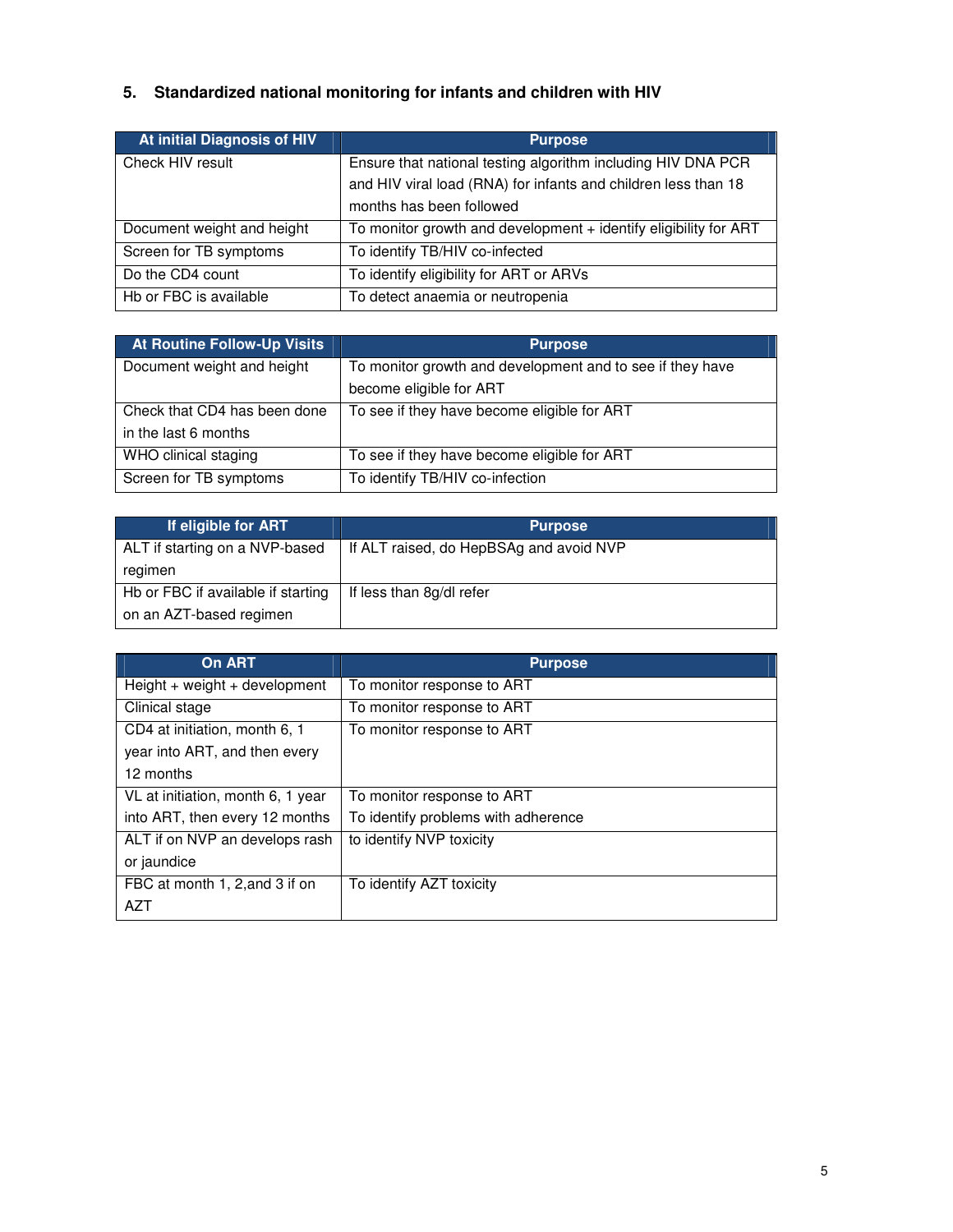**6. Standardised national ART and ARV regimens for women who are HIV positive and pregnant and their infants** 

| <b>Maternal Regimens</b>        |                                   |                               |
|---------------------------------|-----------------------------------|-------------------------------|
| Eligible for ART                | TDF + 3TC/FTC + NVP               | Start lifelong ART within 2   |
| (i.e. $CD4 < 350$ or clinical   |                                   | weeks                         |
| stage $3$ or $4$ )              |                                   |                               |
| Currently on ART                | Continue ART                      | Substitute EFV with NVP if in |
|                                 |                                   | first 12 weeks of pregnancy   |
| Contraindication to TDF (renal  | $AZT+3TC+NVP$                     |                               |
| disease)                        |                                   |                               |
| Not eligible for ART i.e. CD4 > | AZT from 14 weeks                 |                               |
| 350                             | sdNVP + AZT 3hrly during labour   |                               |
|                                 | TDF $+$ FTC single dose (stat)    |                               |
|                                 | post-delivery                     |                               |
| Unbooked and presents in        | $sdNVP + AZT$ 3hrly during labour | Assess for ART eligibility    |
| labour                          | TDF $+$ FTC single dose post-     | before discharge              |
|                                 | delivery                          |                               |

| <b>Infant Regimens</b>     |                                   |                              |
|----------------------------|-----------------------------------|------------------------------|
| Mother on lifelong ART     | NVP at birth and then daily for 6 |                              |
|                            | weeks irrespective of infant      |                              |
|                            | feeding choice                    |                              |
| Mother on AZT for MTCT     | NVP at birth and then daily for 6 | If formula fed baby can stop |
| prophylaxis                | weeks continued as long as any    | NVP at 6 weeks               |
|                            | breastfeeding                     |                              |
| Mother did not get any ARV | NVP as soon as possible and       | Assess for ART eligibility   |
| before or during delivery  | daily for at least 6 weeks        | within 2 weeks               |
|                            | continued as long as any          |                              |
|                            | breastfeeding                     |                              |
| Unknown maternal status,   | HIV antibody test                 | Follow up 6 week HIV DNA     |
| orphaned or abandoned      | Give immediate NVP if baby is     | <b>PCR</b>                   |
|                            | HIV antibody positive (i.e. HIV   |                              |
|                            | exposed)                          |                              |